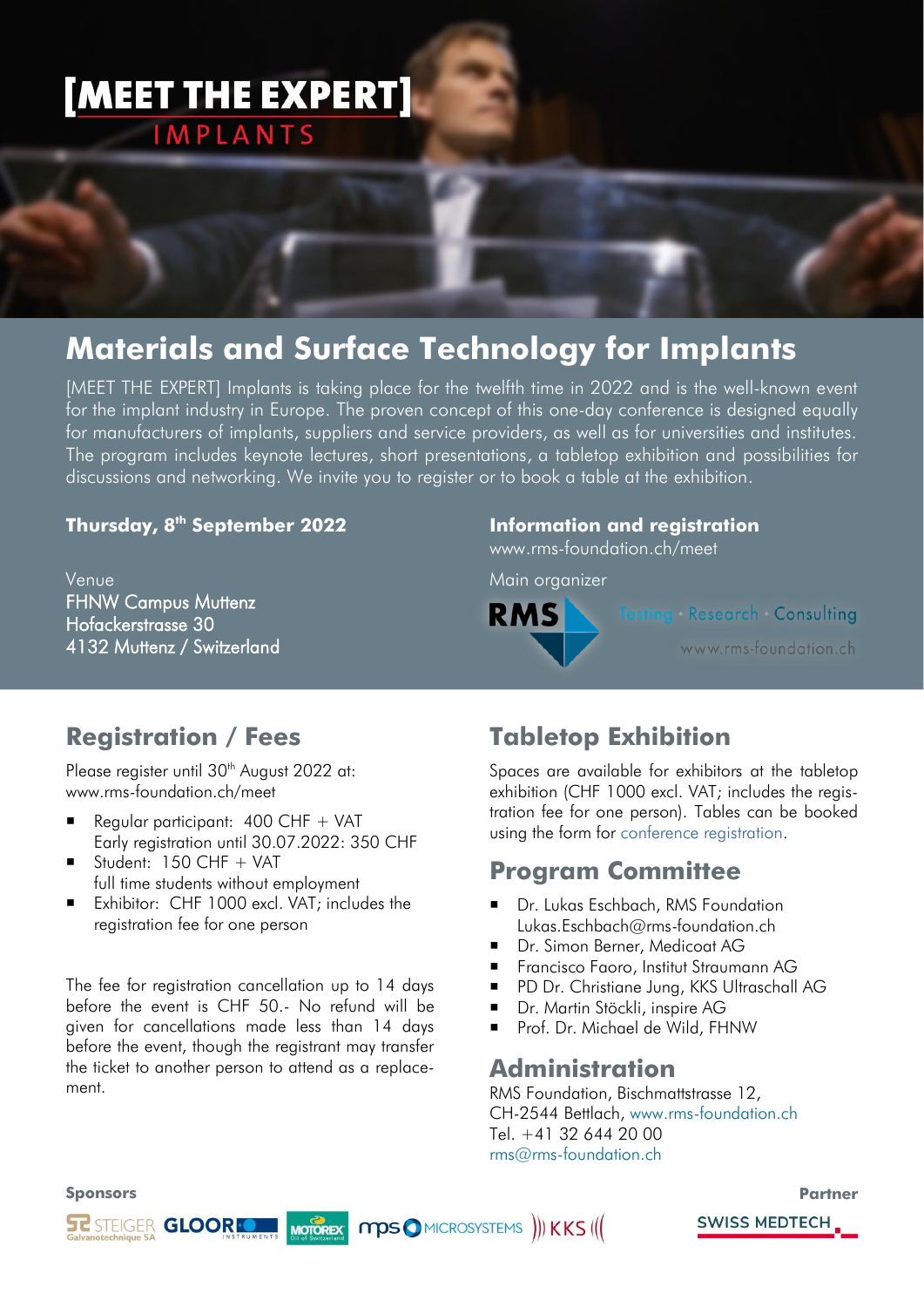### **Program, Thursday 8 th September 2022**

| 08:30         | <b>Registration / Welcome Coffee</b>                                                                                                                                                                                                                 |
|---------------|------------------------------------------------------------------------------------------------------------------------------------------------------------------------------------------------------------------------------------------------------|
| 09:00-09:15   | Welcome message                                                                                                                                                                                                                                      |
|               | <b>Session 1:</b><br>Chairperson: Lukas Eschbach                                                                                                                                                                                                     |
| 09:15-09:45   | Keynote 1: Prof. Dr. Konrad Wegener, Inst. f. Werkzeugmaschinen, ETHZ, Switzerland:<br>Title TBD                                                                                                                                                     |
| 09:45-10:30   | Flash Presentations Exhibitors and Posters (1 min. each)                                                                                                                                                                                             |
| 10:30-11:00   | Break (Exhibition and Poster)                                                                                                                                                                                                                        |
|               | <b>Session 2: Additive Manufacturing</b><br>Chairperson: Michael de Wild                                                                                                                                                                             |
| 11:00-11:30   | Keynote 2: PD Dr. med. et med. dent. Florian M. Thieringer<br>3D-Printed PEEK implants: clinical needs & point of care production                                                                                                                    |
| 11:30-11:50   | Jürgen Wuttig, Sauber Technologies AG, Hinwil, Switzerland:<br>Microstructure of HIPped SLM-Ti-6Al-4V                                                                                                                                                |
| 11:50-12:10   | Dr. Juliane Thielsch, Fraunhofer Institute for Machine Tools and Forming Technology IWU, Dres-<br>den, Germany:<br>Implants with complex open-pored cellular structure additively manufactured by LPBF using ge-<br>ometry adapted slicing functions |
| 12:10-12:30   | Dr. Dmitrii Komissarenko, EMPA, Dübendorf, Switzerland:<br>Additive manufacturing of zirconia canine elbow joint implants via digital light processing                                                                                               |
| 12:30-13:50   | Lunch (Exhibition and Poster)                                                                                                                                                                                                                        |
|               | <b>Session 3: Materials and Surfaces</b><br>Chairperson: Simon Berner                                                                                                                                                                                |
| 13:50-14:10   | Dr. Dieter Ulrich, Helbling Technik, Liebefeld-Bern, Switzerland:<br>Wireless Power Transfer for "Smart" Implants                                                                                                                                    |
| $14:10-14:30$ | Dr. Samuel Rey-Mermet, HES-SO Valais, Sion, Switzerland:<br>Additively manufactured Nitinol stent: surface finish and properties                                                                                                                     |
| 14:30-14:50   | Dr. Oksana Banakh, Haute Ecole Arc, La Chaux-de-Fonds, Switzerland:<br>Micro-arc anodized magnesium AZ31 alloy: towards application in veterinary implants                                                                                           |
| $14:50-15:10$ | Harald Holeczek, Medicoat AG, Mägenwil, Switzerland:<br>Anti-bacterial coating for implant surfaces based on electrochemically-formed calcium hydroxide                                                                                              |
| 15:10-15:40   | Break (Exhibition and Poster)                                                                                                                                                                                                                        |
|               | <b>Session 4: Clinical and Regulatory Topics</b><br>Chairperson: Christiane Jung                                                                                                                                                                     |
| 15:40-16:10   | Keynote 3: PD Dr. med. Dr. phil. Dipl.-Ing. Andrej M. Nowakowski:<br>Challenges in revision total hip replacement and prosthetic joint infections                                                                                                    |
| 16:10-16:30   | Christoph Sprecher, AO Research Institute, Davo, Switzerland:<br>Artificially induced peri-implant inflammation around mechanically loaded Zirconia and Titanium<br>implants                                                                         |
| 16:30-16:50   | Helen Yau, Koln 3D Switzerland, Geneva, Switzerland:<br>Clinical Applications of Patient-Specific Implants: How to Avoid Reinventing the Wheel                                                                                                       |
| $16:50-17:10$ | Sanja Savic, OFI Technologie & Innovation GmbH, Vienna, Austria:<br>Challenges and in-vitro solutions for the biocompatibility assessment with chemical characteriza-<br>tion based on ISO 10993                                                     |
| 17:10-17:30   | Dr. Hans Schmotzer, SigmaRC GmbH, Cham, Switzerland:<br>In vitro testing of degradable magnesium implants - Avoiding the pitfalls                                                                                                                    |
| 17:30-17:40   | Roundup                                                                                                                                                                                                                                              |